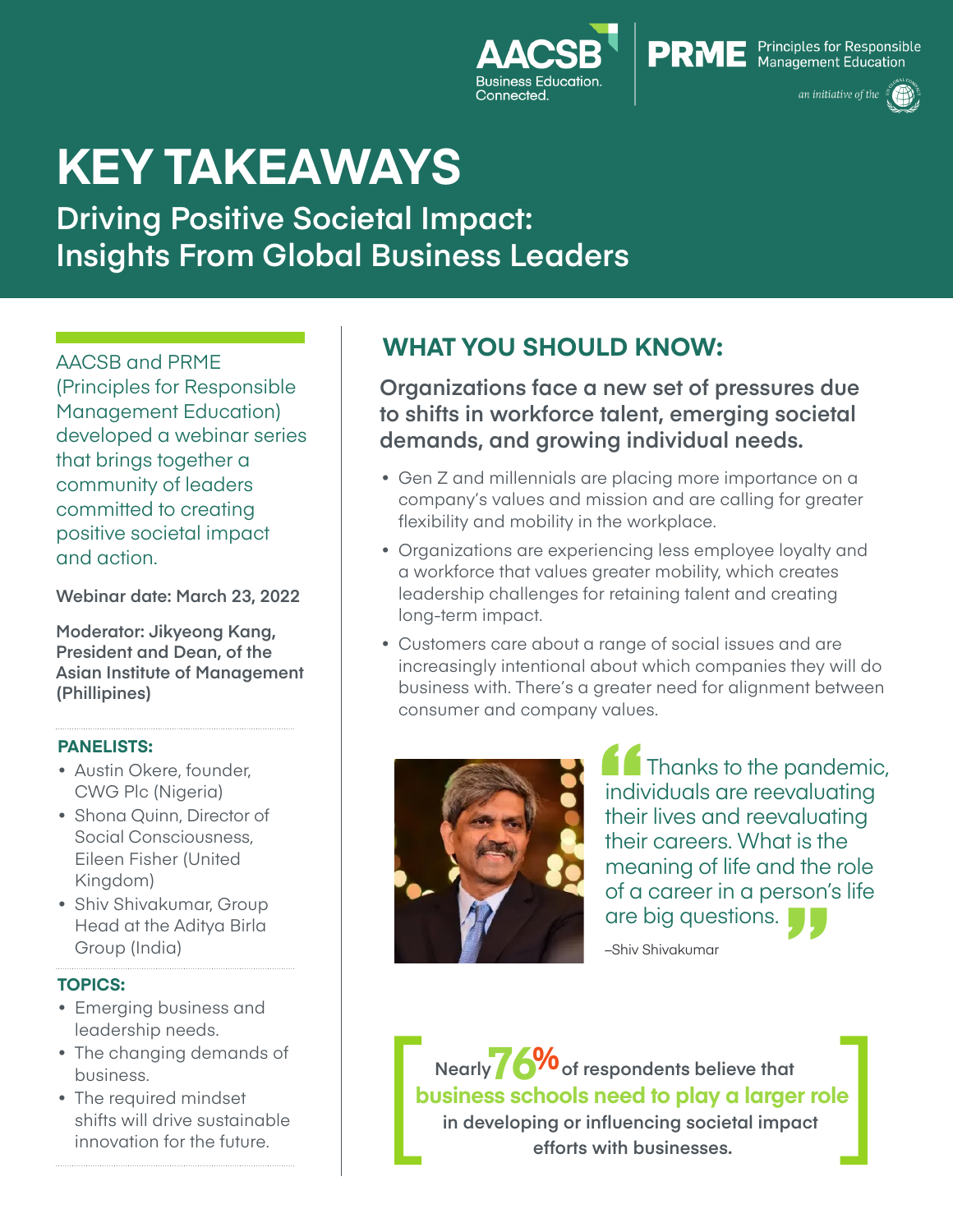#### **KEY TAKEAWAYS Driving Positive Societal Impact: Insights From Global Business Leaders**

### **WHAT YOU SHOULD KNOW:**

#### **Business schools can't rely on the status quo to meet the future needs of business and society.**

- Teaching methods must reprioritize practicality versus theory and keep up with rapidly changing business environments. We must rethink curriculum and pedagogies.
- Business faculty must connect with industry to prepare learners to successfully work in evolving environments. Students must learn to operate in ecosystems that include a variety of partnerships and complex networks and require a new way of collaborating.
- Business schools are called on to create forward-looking research that informs "next practices" that companies can leverage to get ahead of the curve.



Peo<br>
mas<br>
lear "<br>"<br>" We need to teach people not just how to master a subject but to learn how to learn; how to unlearn and how to relearn.

–Austin Okere



**Over half of survey respondents believe that**

**instilling in students a societal impact mindset that places people over profit**

**is the single best way business schools can support business leaders in their societal impact efforts.\***

\*Data based on responses from webinar registrants and participants, March 2022.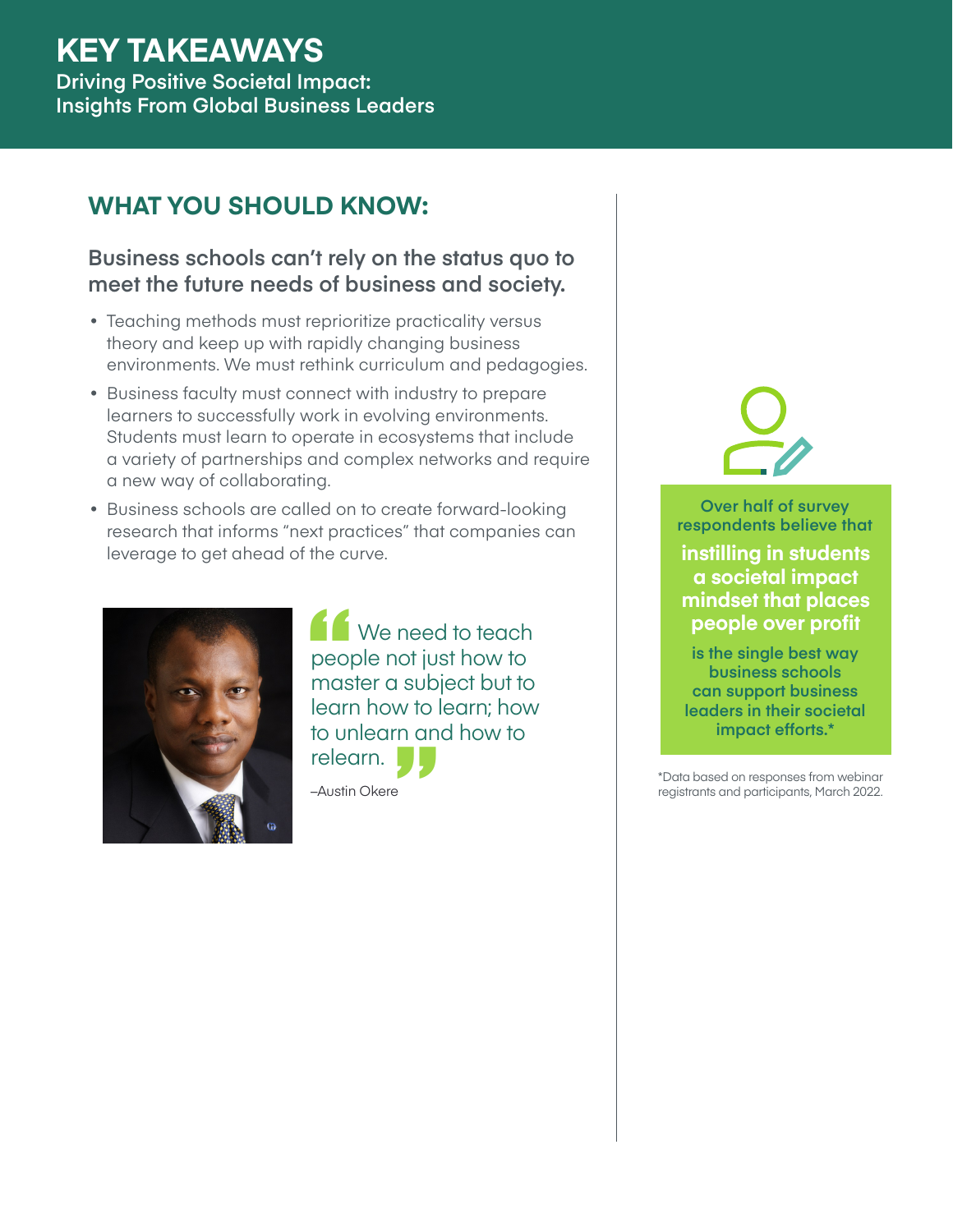# **KEY TAKEAWAYS**

**Driving Positive Societal Impact: Insights From Global Business Leaders** 

# **WHAT YOU SHOULD KNOW:**

**The most effective societal impact leaders have specialized knowledge, emotional intelligence, and a sustainable approach to success.** 

- In an increasingly uncertain world, business schools must develop resilient future leaders capable of effectively navigating the highs and lows.
- Awareness about global inequities empowers leaders to create successful societies at a greater scale.
- Authenticity, empathy, and compassion are imperative for human-centered organizations. Embracing vulnerability and shifting from a hero culture to a collaborative culture will create an environment where teams can flourish.
- Business leaders at the forefront of progress will expand business goals to include a greater emphasis on systems thinking and reprioritize the relationship between people, business, and planet.



rank<br>
we d<br>
a de "<br>"<br>" Unless we get that rank [of priorities] correct, we cannot do business on a dead planet.

–Shona Quinn



**The single biggest challenge facing survey respondents' organizations related to societal impact is identifying and selecting the area where their organization can effectively have the most impact.\***

**Incentivizing efforts and results related to societal impact is the second biggest challenge.\***

\*Data based on responses from webinar registrants and participants, March 2022.